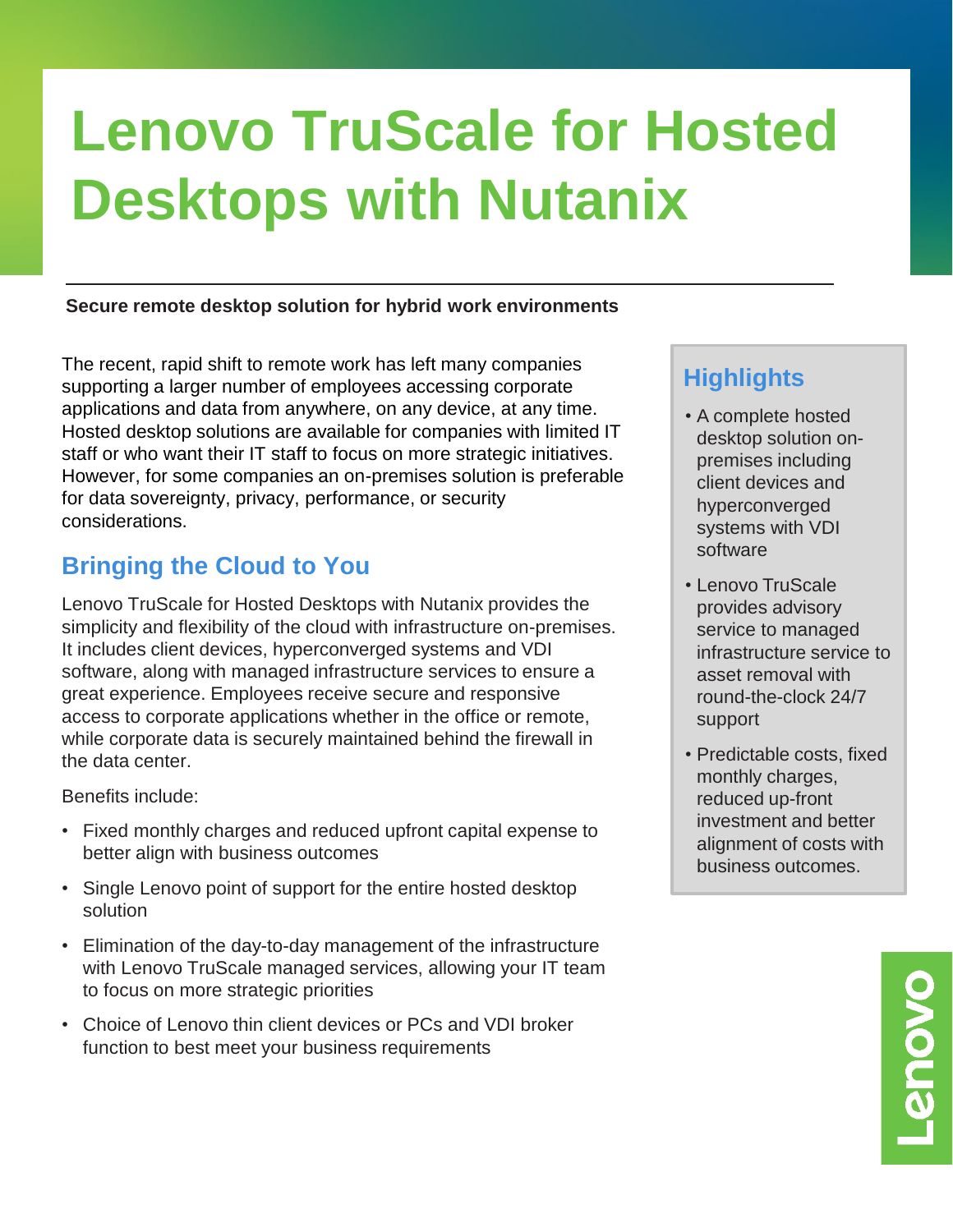#### **Simplified Infrastructure**

Hyperconverged Infrastructure (HCI) has become the platform of choice for VDI implementations. With compute, storage and virtualization colocated on a single node, system resources can be shared with other applications, significantly reducing the cost per virtual machine (VM) of the VDI environment.

Lenovo ThinkAgile HX Series are best-in-class HCI systems with Nutanix's industry leading Cloud software preloaded. ThinkAgile HX systems enable you to pool your compute and storage resources into a single virtualized infrastructure for more flexible and efficient utilization and management. The systems ship from Lenovo as fully integrated and validated building blocks that are linearly scalable.

Lenovo ThinkAgile HX with Nutanix Cloud software reduces the cost of ongoing management resulting in up to 6X less staff time<sup>1</sup>, by eliminating the complexity of managing discrete storage and servers. Lenovo XClarity systems management is integrated with Nutanix Prism for simplified and comprehensive management.



**Lenovo ThinkAgile HX**

Nutanix Cloud software delivers better cost effectiveness for VDI deployments. In its 2020 report *The Total Economic Impact™ Of Nutanix For End User Computing<sup>2</sup>* , Forrester found that not only does Nutanix HCI decrease time to deploy and deliver an excellent user experience at scale, but it also delivers 164% ROI over three years, with payback in less than six months. Enduser time savings were valued at \$2.3 million for the average organization over the study period.

All Lenovo ThinkAgile and ThinkSystem servers are high performance systems, regularly holding numerous world performance benchmarks. Engineered for always-on productivity, ThinkAgile and ThinkSystem servers are consistently ranked high in x86 server customer satisfaction and #1 in  $x86$  server reliability<sup>3</sup>.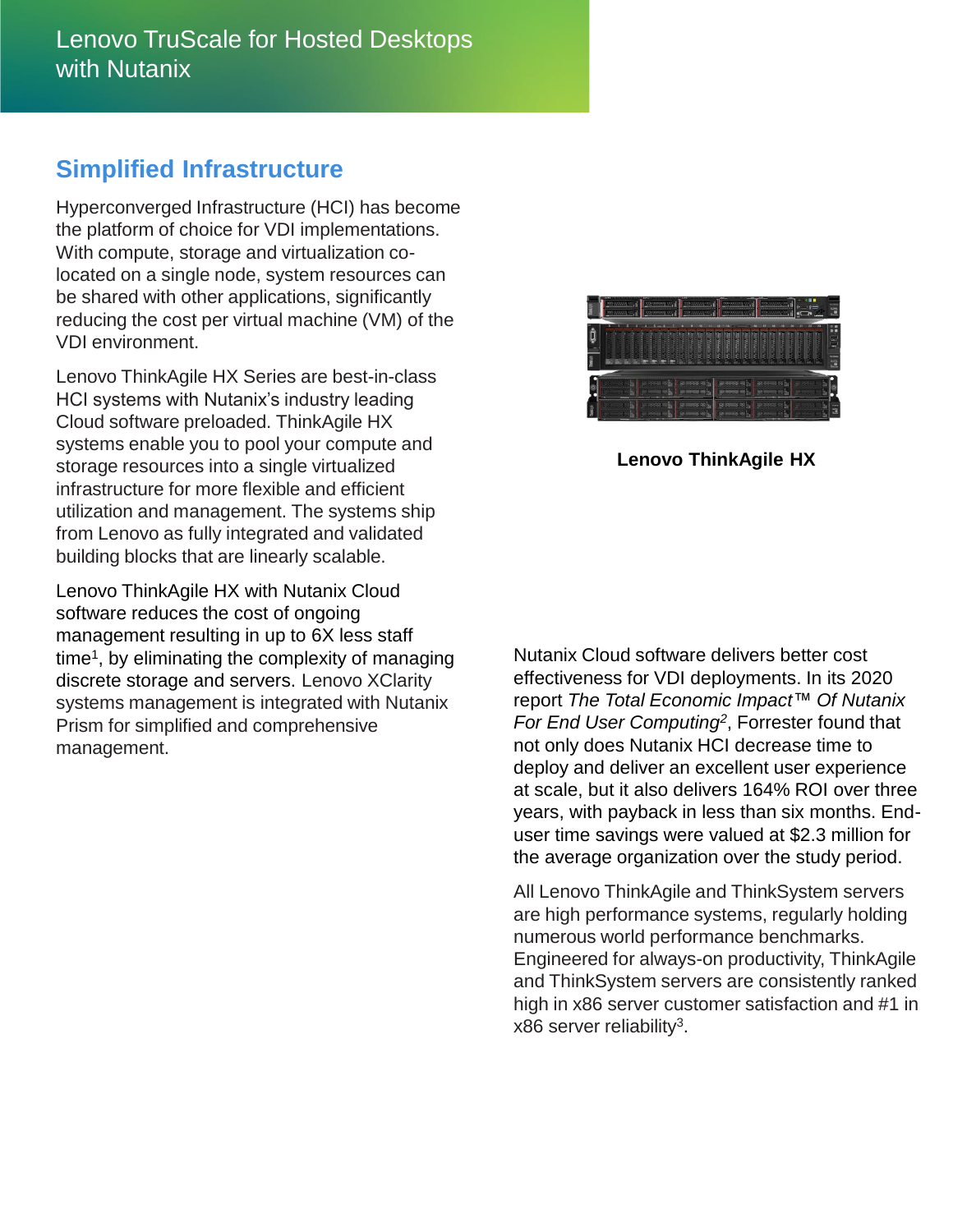#### **Choices, Choices, Choices!**

With Lenovo TruScale for Hosted Desktops with Nutanix, you can choose from several different options to best fit your business requirements:

#### **Client Devices**

Lenovo is the #1 PC supplier in the world and offers a selection of thin clients or full-function PCs as part of this offering (see box to the right). They include "tiny" PC's that measure about 180 x 180 x 40 mm and fit just about anywhere, and laptops that provide mobility and are ideal for everyday use for home, school and more.

#### **VDI Broker**

Lenovo offers a choice of VDI software including industry leader Citrix Virtual Apps and Desktops<sup>4</sup>, which has strong integration<sup>5</sup> with Nutanix software.

Citrix Virtual Apps and Desktops delivers fully-functioning virtual Windows or Linux desktops and the applications employees need to remain productive. The virtual desktops are delivered securely and have the same look and feel as locally installed desktops - even with demanding applications, such as 3D CAD engineering or design apps.

Administrators can easily and centrally manage their master images while providing users with a customized and personalized desktop experience. Citrix Virtual Apps and Desktops also enables automated desktop thin provisioning giving desktops the appearance of having more physical resources than are actually available - to reduce the cost of VDI and shared storage.

## **TruScale Services**

Lenovo TruScale Infrastructure Services is an as-a-Service data center option that gives you the freedom to control your budget and strategic priorities, combined with peace of mind knowing you're getting the latest and most efficient hardware environments tailored to your specific business needs. For the Hosted Desktops offering, services include advising and capacity planning, full deployment of the offering including client devices, infrastructure managed services, and single point of support for the entire solution.

# **Example: ThinkCentre M70q** • Compact, powerhouse PC • Fast memory and configurable storage options • Low energy consumption "Tiny" PCs Laptops

**Choice of VDI Client Devices**



#### **Example: ThinkPad L14**

- Durable laptop
- No compromises performance
- **Blazing fast WiFi**
- **Trusted ThinkPad Quality**